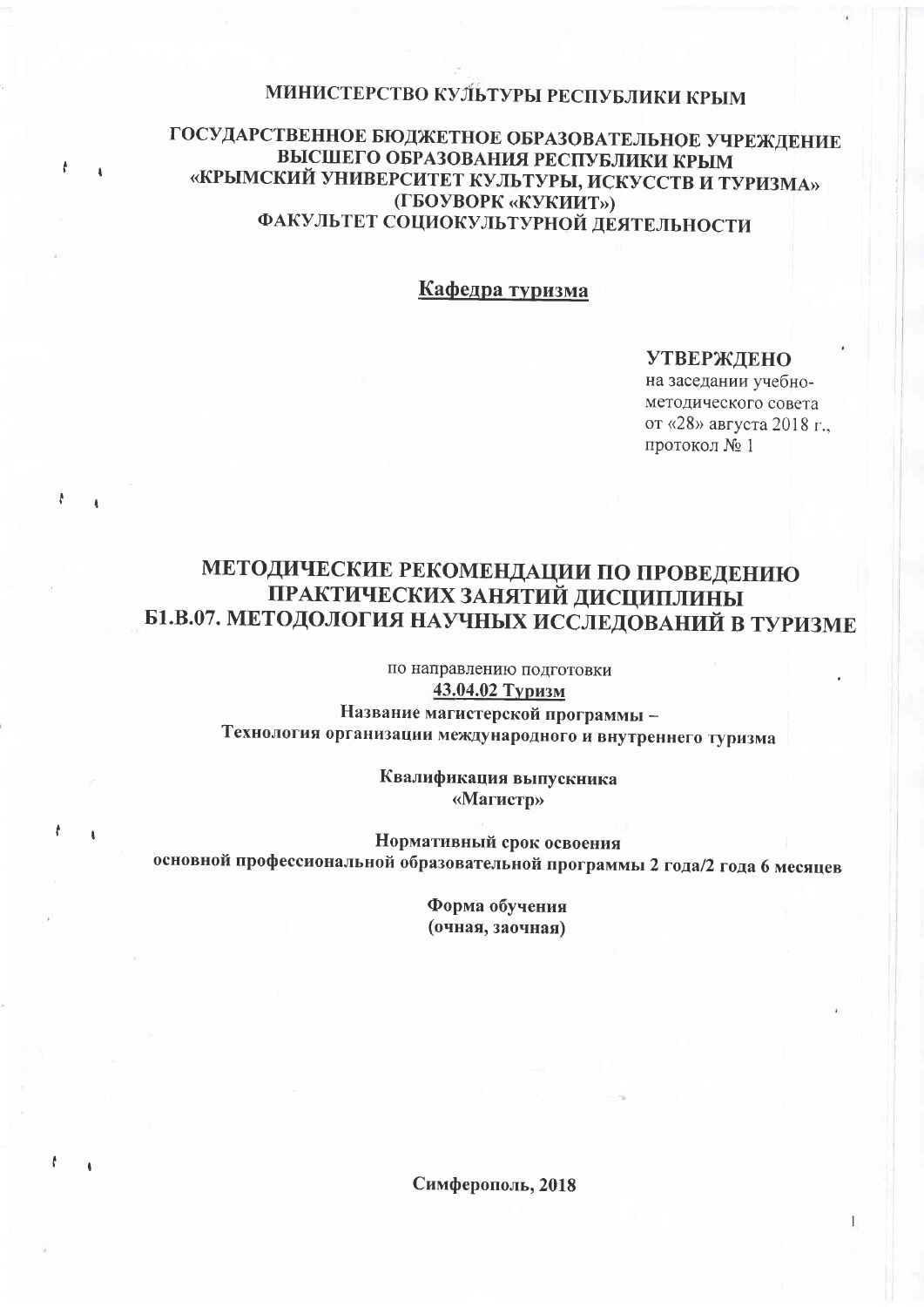# Общие методические указания

Подготовку к практическому занятию по методологии научных исследований в туризме следует начинать с ознакомления с вопросами плана практического занятия и с просмотра конспекта лекции по соответствующей теме. Необходимо также осмыслить основные понятия и ключевые категории темы, выписать их в тетрадь-словарь категорий и дать им определение. После этого необходимо ознакомиться с рекомендуемой основной и дополнительной литературой по теме, а также соответствующими нормативными документами.

На практическом занятии студенты должны продемонстрировать результаты своей работы с литературой по данному курсу, справочными изданиями, а также умение составлять тексты докладов и выступать по обозначенным проблемам курса, участвовать в их обсуждении.

Кроме перечисленных тем и вопросов курса студенты, заинтересованные в более глубоких знаниях, могут, по согласованию с преподавателем, выбрать дополнительную тему и сделать доклад на практическом занятии. При подготовке к практическим занятиям важное значение имеет самостоятельная работа, результаты которой отражаются в ответах на практических занятиях.

Студент может считать себя подготовленным к практическому занятию, если имеет четкое представление об определенных проблемах, понимает сущность ключевых категорий темы, может ответить на вопрос темы.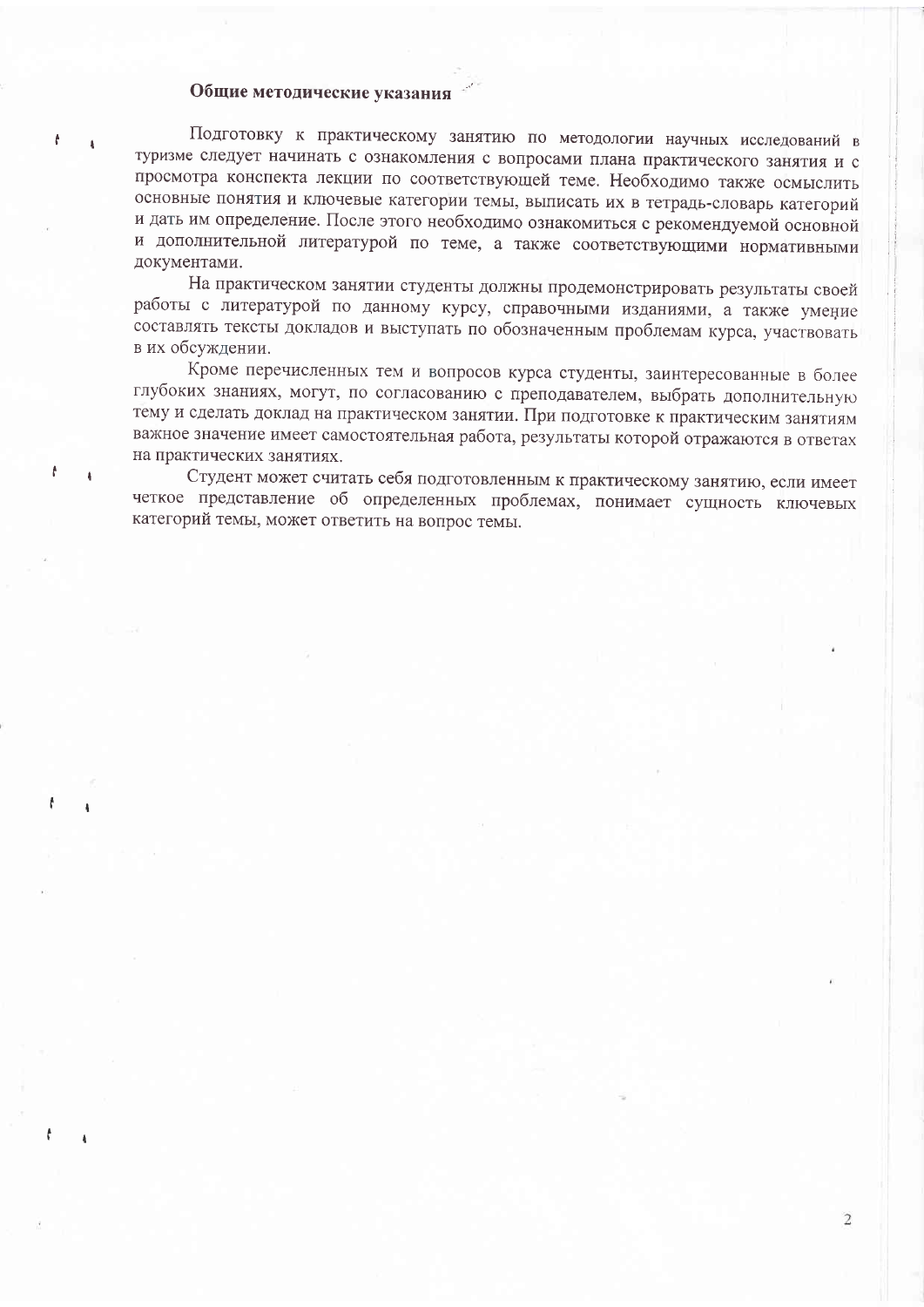# План практического занятия №1

# Тема №1. Понятие науки

ł

 $\lambda$ 

Учебная цель: углубить знания о науке Основные понятия: наука, мировоззрение, научная деятельность, динамизм науки. Время: 1,5

### Учебные вопросы

1. Классификации наук.

2. Динамизм и незавершенность науки.

3. Единицы научного знания.

4. Характер научной деятельности.

#### Темы докладов

1. Место и роль науки в современном обществе.

2. Специфика научного мировоззрения.

3. Сциентизм и антисциетизм как мировоззренческие позиции.

#### Проблемные вопросы

1. В чем сущность понятия «наука» в широком и узком смысле слова?

2. Чем отличается наука от других форм общественного сознания?

3. Каковы особенности научного мировосприятия?

# Учебно-методическое обеспечение

#### Перечень основной литературы

1. Новиков В.К. Методология и методы научного исследования [Электронный ресурс]: курс лекций / В.К. Новиков. - Электрон. текстовые данные. - М.: Московская государственная академия водного транспорта, 2015. - 210 с. - 2227-8397. - Режим доступа: http://www.iprbookshop.ru/46480.html

2. Рузавин Г.И. Методология научного познания [Электронный ресурс]: учебное пособие для вузов / Г.И. Рузавин. - Электрон. текстовые данные. - М.: ЮНИТИ-ДАНА, 2015. 287  $\mathcal{C}$ . 978-5-238-00920-9. Режим доступа: http://www.iprbookshop.ru/52507.html

3. Чулков, В.А. Методология научных исследований [Электронный ресурс] : учебное пособие / В.А. Чулков. - Электрон. дан. - Пенза: ПензГТУ, 2014. - 200 с. -Режим доступа: https://e.lanbook.com/book/62796.

#### Перечень дополнительной литературы

1. Кохановский В.П. Философия и методология науки. М., 2005. - 383 с.

2. Кузнецов *H.H.* Основы научных исследований: учебное пособие  $\cdot$  / Кузнецов И.Н. - М.: Дашков и К, 2014. - 283 с.

3. Леонова О.В. Основы научных исследований: учебное пособие / Леонова О.В. М.: Московская государственная академия водного транспорта, 2015. - 70 с.

4. Ли Р.И. Основы научных исследований: учебное пособие / Ли Р.И. - Л.: Липецкий государственный технический университет, ЭБС АСВ, 2013. - 190 с.

5. Лонцева И.А. Основы научных исследований: учебное пособие / Лонцева И.А., Лазарев В.И. - Б.: Дальневосточный государственный аграрный университет, 2015. -185 c.

6. Шкляр М.Ф. Основы научных исследований: учебное пособие / Шкляр М.Ф. М.: Дашков и К, 2015. — 208 с.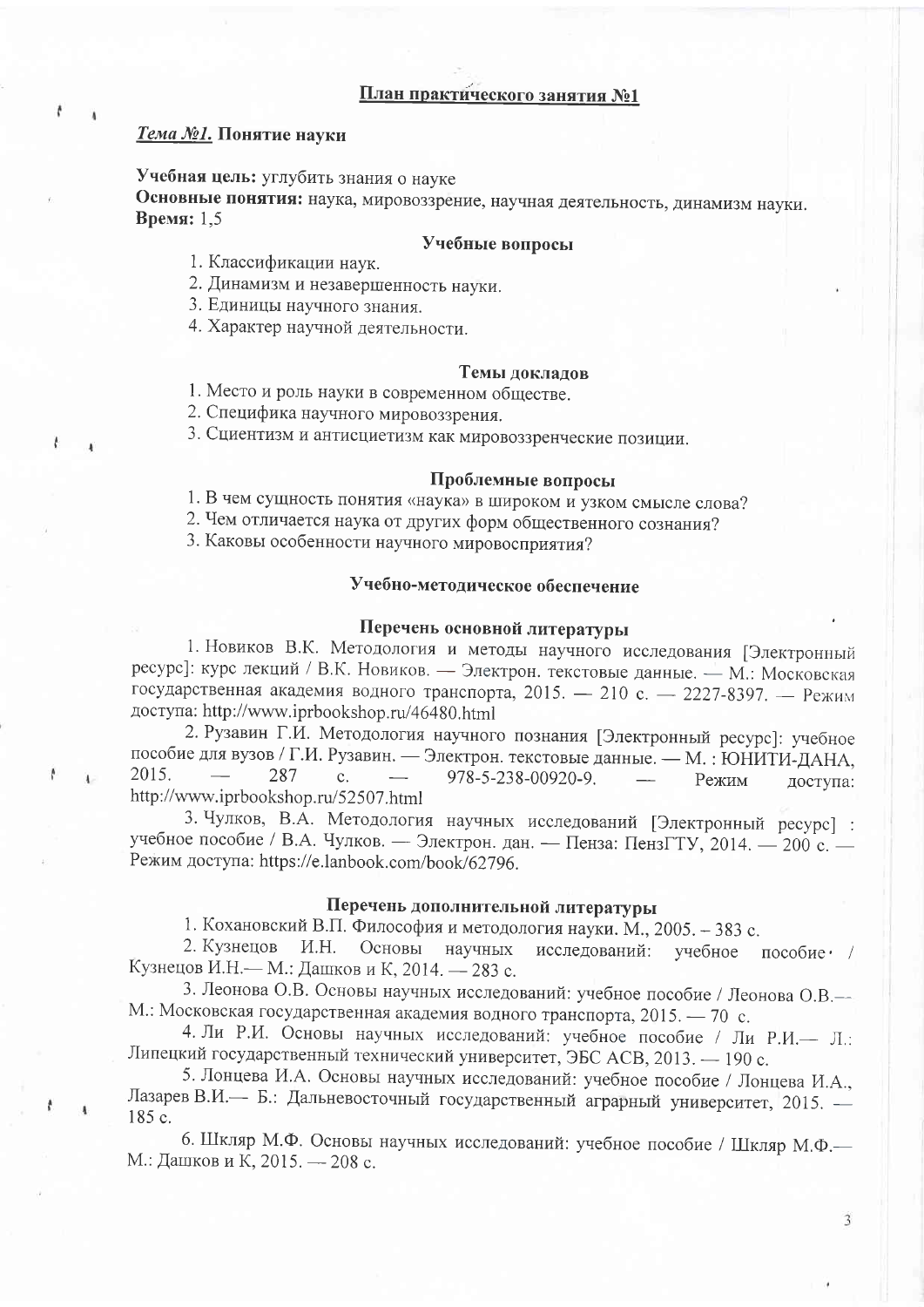7. Шутов А.И. Основы научных исследований: учебное пособие / Шутов А.И., Семикопенко Новописный  $HOB$ .  $E.A.$ —  $\mathbf{E}$ : Белгоролский государственный технологический университет им. В.Г. Шухова, ЭБС АСВ, 2013. - 101 с.

#### План практического занятия №2

#### Тема №1. Понятие науки

 $t$ 

ł  $\overline{4}$ 

 $\hat{t}$ 

ŀ

 $\mathbf{I}$ 

Учебная цель: углубить знания о науке, ее функциях и возможностях. Расширить кругозор студентов о современных концепциях истины.

Основные понятия: Наука, истина, концепция. Время: 1.5

# Учебные вопросы

1. Наука и проблема истины.

2. Основные концепции истины.

#### Темы докладов

1. Истина как идеал научного познания.

2. Операционализм как концепция истины.

3. Особенности научной эпистемологии.

#### Проблемные вопросы

1. В чем сущность понятия истина?

2. Чем отличается понятие истины в науке и в других формах общественного сознания?

3. Каковы особенности и задачи современной науки?

4. Какими подходы к пониманию истины вы знаете?

#### Учебно-методическое обеспечение

# Перечень основной литературы

1. Новиков В.К. Методология и методы научного исследования [Электронный ресурс]: курс лекций / В.К. Новиков. — Электрон. текстовые данные. — М.: Московская государственная академия водного транспорта, 2015. - 210 с. - 2227-8397. - Режим доступа: http://www.iprbookshop.ru/46480.html

2. Рузавин Г.И. Методология научного познания [Электронный ресурс]: учебное пособие для вузов / Г.И. Рузавин. - Электрон. текстовые данные. - М.: ЮНИТИ-ДАНА, 2015. 287  $\mathbf{c}$ . 978-5-238-00920-9. Режим доступа: http://www.iprbookshop.ru/52507.html

3. Чулков, В.А. Методология научных исследований [Электронный ресурс]: учебное пособие / В.А. Чулков. — Электрон. дан. — Пенза: ПензГТУ, 2014. — 200 с. Режим доступа: https://e.lanbook.com/book/62796.

# Перечень дополнительной литературы

1. Кохановский В.П. Философия и методология науки. М., 2005. - 383 с.

2. Шкляр М.Ф. Основы научных исследований: учебное пособие / Шкляр М.Ф. М.: Дашков и К, 2015. — 208 с.

3. Шутов А.И. Основы научных исследований: учебное пособие / Шутов А.И., Семикопенко Ю.В., Новописный Е.А. - Б.: Белгородский государственный технологический университет им. В.Г. Шухова, ЭБС АСВ, 2013. - 101 с.

 $\overline{4}$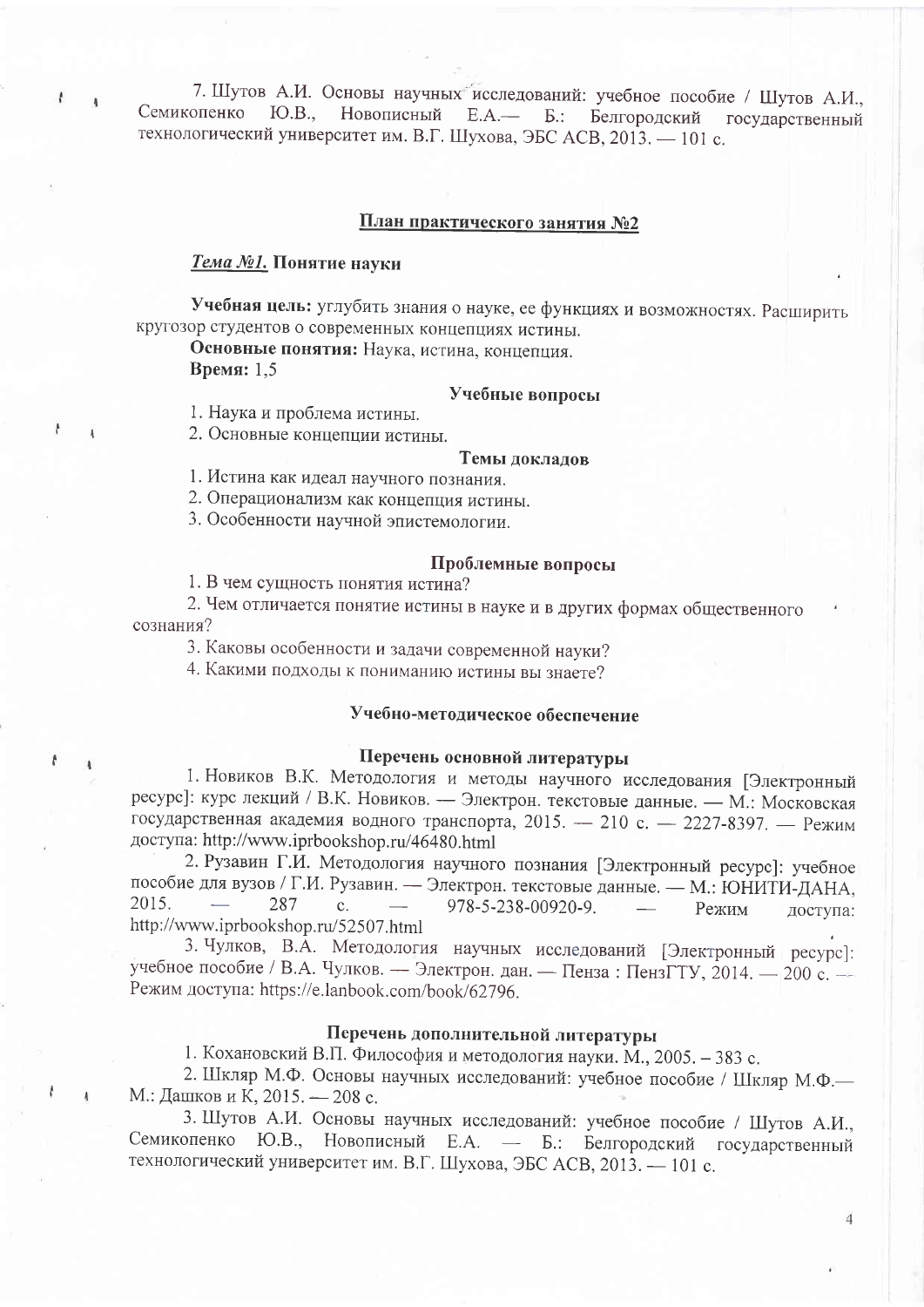# Тема №2. Общая характеристика структуры научного исследования

Учебная цель: углубить знания о структуре научного исследования. Основные понятия: наука, актуальность, объект и предмет, научная новизна. Время: 1,5

# Учебные вопросы

1. Актуальность научного исследования.

2. Объект и предмет исследования, цель и задачи исследования.

3. Теоретико-методологическая основа исследования. Новизна исследования.

#### Темы локлалов

1. Требования к актуальности современного научного исследования.

2. Возможные формулировки научной новизны.

3. Способы формулировки задач исследования.

j.

#### Проблемные вопросы

1. Каким образом можно обеспечить постановку проблемы исследования в самом общем виде?

2. Укажите сущностные отличия понятий объект и предмет?

3. Какие формулировки недопустимы в определении цели исследования?

4. Как связаны задачи и методы исследования?

# Учебно-методическое обеспечение

# Перечень основной литературы

Новиков В.К. Методология и методы научного исследования [Электронный 1. ресурс]: курс лекций / В.К. Новиков. - Электрон. текстовые данные. - М.: Московская государственная академия водного транспорта, 2015. - 210 с. - 2227-8397. - Режим доступа: http://www.iprbookshop.ru/46480.html

Общие требования к подготовке, оформлению и защите магистерских работ:  $2.$ учебно-методическое пособие/ [Швецова А.В, Микитинец А.Ю., Микитинец О.И., Элькан О.Б.]. - Симферополь: ГБОУВОРК «Крымский университет культуры, искусств и туризма», 2017. — 102 с.

Рузавин Г.И. Методология научного познания [Электронный ресурс]:  $3.$ учебное пособие для вузов / Г.И. Рузавин. - Электрон. текстовые данные. - М.: ЮНИТИ-ДАНА, 2015. - 287 с. - 978-5-238-00920-9. - Режим доступа: http://www.iprbookshop.ru/52507.html

Чулков, В.А. Методология научных исследований [Электронный ресурс]:  $4.$ учебное пособие / В.А. Чулков. - Электрон. дан. - Пенза: ПензГТУ, 2014. - 200 с. Режим доступа: https://e.lanbook.com/book/62796.

#### Перечень дополнительной литературы

1. Кузнецов И.Н. Основы научных исследований: учебное пособие / Кузнецов И.Н. - М.: Дашков и К, 2014. - 283 с.

2. Леонова О.В. Основы научных исследований: учебное пособие / Леонова О.В. М.: Московская государственная академия водного транспорта, 2015. - 70 с.

3. Ли Р.И. Основы научных исследований: учебное пособие / Ли Р.И. - Л.: Липецкий государственный технический университет, ЭБС АСВ, 2013. - 190 с.

5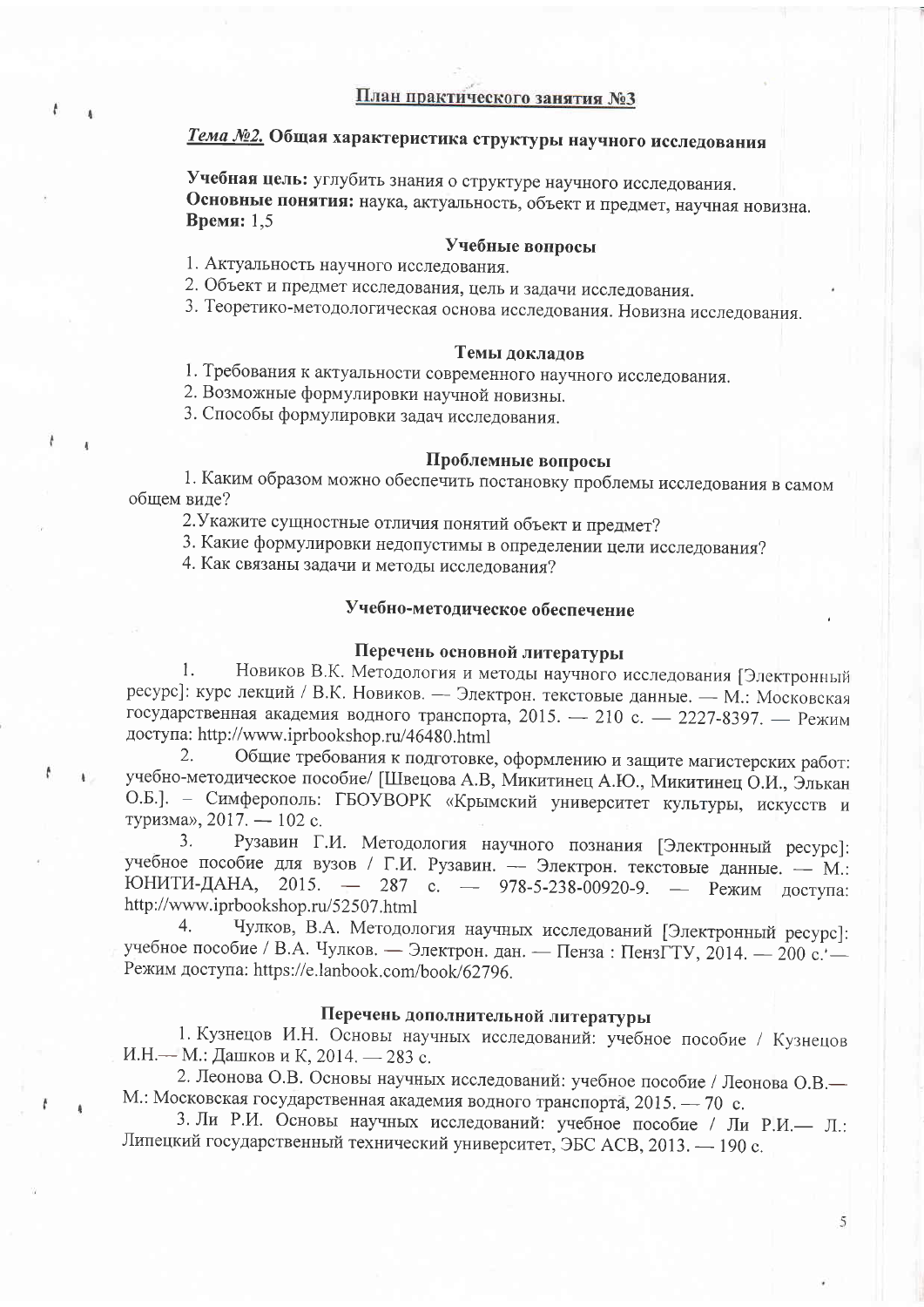4. Лонцева И.А. Основы научных исследований: учебное пособие / Лонцева И.А., Лазарев В.И.— Б.: Дальневосточный государственный аграрный университет, 2015. — 185 c.

5. Скворнова Л.М. Методология научных исследований: учебное пособие / Скворцова Л.М.- М.: Московский государственный строительный университет, Ай Пи Эр Медиа, ЭБС АСВ, 2014. — 79 с.

6. Шкляр М.Ф. Основы научных исследований: учебное пособие / Шкляр М.Ф. М.: Дашков и К, 2015. — 208 с.

7. Шутов А.И. Основы научных исследований: учебное пособие / Шутов А.И., Е.А.— Б.: Белгородский государственный Ю.В., Новописный Семикопенко технологический университет им. В.Г. Шухова, ЭБС АСВ, 2013. - 101 с.

#### План практического занятия №4

# Тема №2. Общая характеристика структуры научного исследования

Учебная цель: углубить знания о структуре научного исследования. Основные понятия: наука, апробация, практическое значение, содержание научного исследования, выводы.

Время: 1,5

ŀ

ł.

A

#### Учебные вопросы

1. Апробация исследования.

2. Практическое значение исследования.

3. Основное содержание и выводы исследования.

#### Темы докладов

1. Формы апробации научного исследования.

2. Связь теории и практики в научном исследовании.

3. Правила формулировки выводов.

#### Проблемные вопросы

1. В чем сущность апробации научного текста?

2. Чем отличается практическая значимость исследования от теоретической?

3. Как связаны между собой задачи исследования и выводы?

4. Возможные ошибки в формулировке выводов?

#### Учебно-метолическое обеспечение

#### Перечень основной литературы

Новиков В.К. Методология и методы научного исследования [Электронный  $1<sub>1</sub>$ ресурс]: курс лекций / В.К. Новиков. - Электрон. текстовые данные. - М.: Московская государственная академия водного транспорта, 2015. - 210 с. - 2227-8397. - Режим лоступа: http://www.iprbookshop.ru/46480.html

Рузавин Г.И. Методология научного познания [Электронный ресурс]:  $2.$ учебное пособие для вузов / Г.И. Рузавин. - Электрон. текстовые данные. - М.: ЮНИТИ-ДАНА, 2015. - 287 с. - 978-5-238-00920-9. - Режим доступа: http://www.iprbookshop.ru/52507.html

Чулков, В.А. Методология научных исследований [Электронный ресурс]:  $3<sub>1</sub>$ учебное пособие / В.А. Чулков. - Электрон. дан. - Пенза: ПензГТУ, 2014. - 200 с. -Режим доступа: https://e.lanbook.com/book/62796.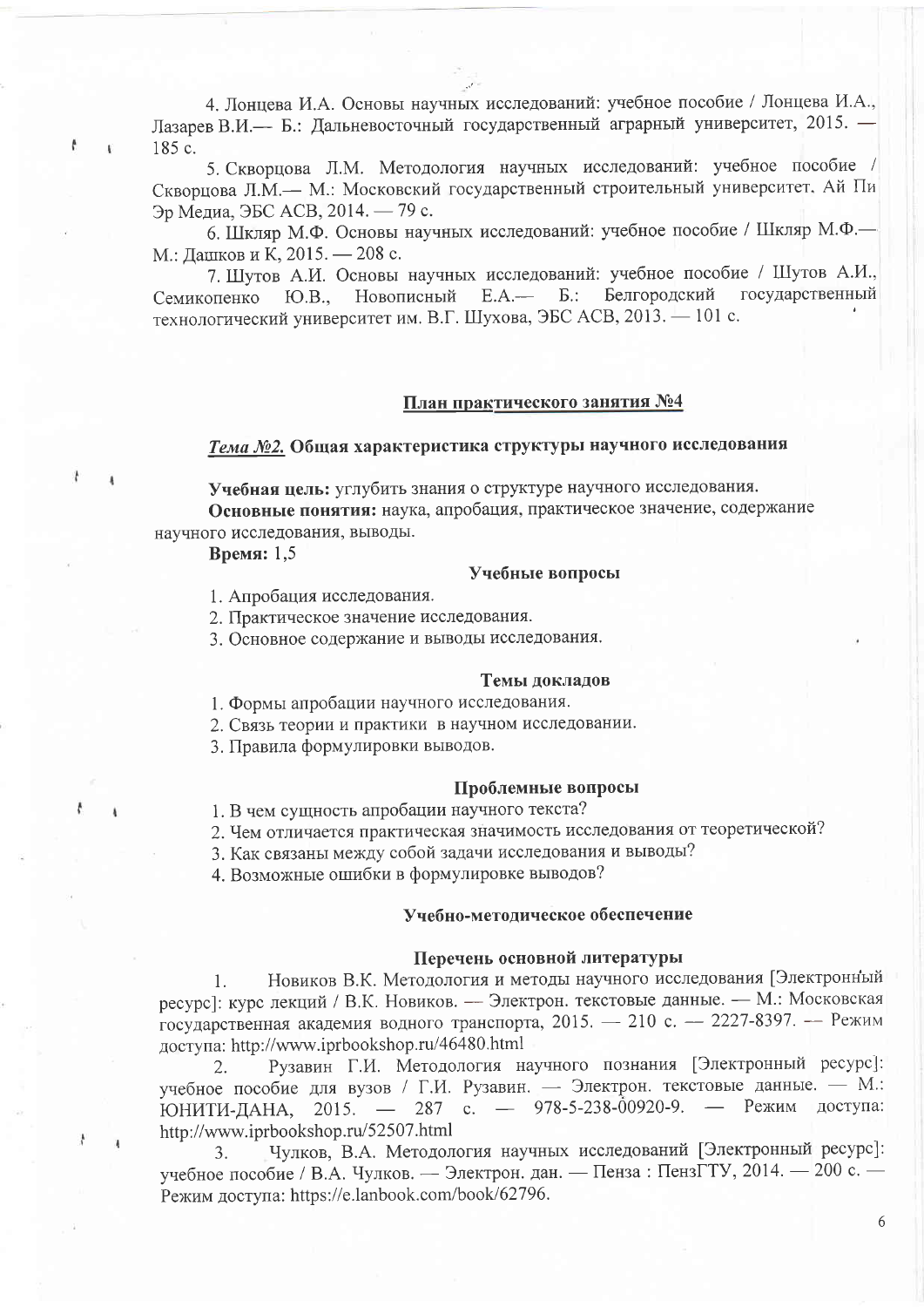# Перечень дополнительной литературы

1. Кузнецов И.Н. Основы научных исследований: учебное пособие / Кузнецов И.Н. - М.: Дашков и К, 2014. - 283 с.

2. Леонова О.В. Основы научных исследований: учебное пособие / Леонова О.В. М.: Московская государственная академия водного транспорта, 2015. - 70 с.

сковская государственная академия водного транспорта, 2015. — 70 с.<br>3. Ли Р.И. Основы научных исследований: учебное пособие / Ли Р.И.— Л. Липецкий государственный технический университет, ЭБС АСВ, 2013. - 190 с.<br>4. Лонцева И.А. Основы научных исследований: учебное пособие / Лонцева И.А.,

Лазарев В.И.- Б.: Дальневосточный государственный аграрный университет, 2015. -185 c.

5. Скворцова Л.М. Методология научных исследований: учебное пособие / Скворцова Л.М.- М.: Московский государственный строительный университет. Ай Пи Эр Медиа, ЭБС АСВ, 2014. — 79 с.

на, ЭБС АСБ, 2014. — 79 с.<br>6. Шкляр М.Ф. Основы научных исследований: учебное пособие / Шкляр М.Ф.--М.: Дашков и К, 2015. - 208 с.

7. Шутов А.И. Основы научных исследований: учебное пособие / Шутов А.И., Семикопенко IO.B., Новописный Е.А.— Б.: Белгородский государственный технологический университет им. В.Г. Шухова, ЭБС АСВ, 2013. — 101 с.

# План практического занятия №5

# Тема №3. Логические основы научного исследования

Учебная цель: углубить знания о значении логики в научном исследовании.

Основные понятия: логика, логический закон, закон тождества,

непротиворечивости, исключенного третьего, достаточного основания.

Время:  $1,5$ 

#### Учебные вопросы

1. Законы логики.

2. Операции с понятиями: определение (контекстуальное, остенсивное, родовидовое).

#### Темы докладов

1. Взаимосвязь логики и науки.

2. Логика и методология науки.

3. Основные правила определения понятий.

#### Проблемные вопросы

1. Кто является «создателем» логики?

2. Приведите примеры нарушения закона тождества.

3. Приведите примеры нарушения закона непротиворечивости.

4. Приведите примеры нарушения закона достаточного основания.

# Учебно-методическое обеспечение

# Перечень основной литературы

 $\overline{7}$ 

1. Новиков В.К. Методология и методы научного исследования [Электронный — Электрон. текстовые данные. — М.: Московская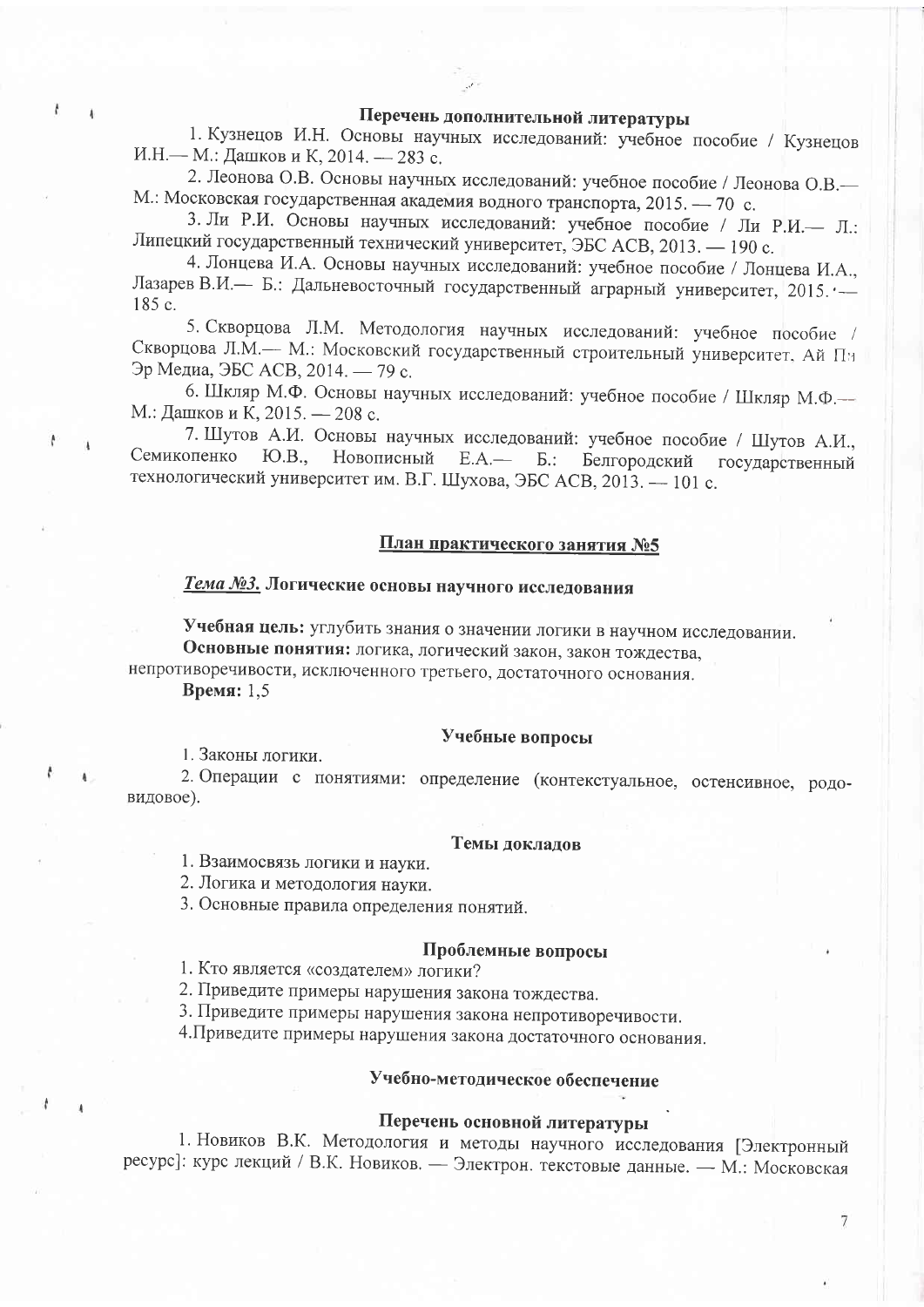государственная академия водного транспорта, 2015. - 210 с. - 2227-8397. - Режим доступа: http://www.iprbookshop.ru/46480.html

2. Общие требования к подготовке, оформлению и защите магистерских работ: учебно-методическое пособие/ [Швецова А.В, Микитинец А.Ю., Микитинец О.И., Элькан О.Б.]. - Симферополь: ГБОУВОРК «Крымский университет культуры, искусств и туризма», 2017. — 102 с.

3. Рузавин Г.И. Методология научного познания [Электронный ресурс]: учебное пособие для вузов / Г.И. Рузавин. - Электрон. текстовые данные. - М.: ЮНИТИ-ДАНА, 2015. 287  $\mathbf{c}$ . 978-5-238-00920-9. Режим лоступа: http://www.iprbookshop.ru/52507.html

4. Чулков, В.А. Методология научных исследований [Электронный ресурс]: учебное пособие / В.А. Чулков. - Электрон. дан. - Пенза: ПензГТУ, 2014. - 200 с. Режим доступа: https://e.lanbook.com/book/62796.

### Перечень дополнительной литературы

1. Ивин А.А. Логика: Учеб. пособие для студентов вузов / А. А. Ивин. - М.: ООО «Издательство Оникс»: ООО «Издательство «Мир и Образование», 2008. - 336 с.

2. Ивлев Ю.В. Логика / Ю. В. Ивлев. - М.: ТК Велби, изд-во Проспект, 2004. -288 c.

3. Кохановский В.П. Философия и методология науки. М., 2005. - 383 с.

4. Кузнецов И.Н. Основы научных исследований: учебное пособие / Кузнецов И.Н. - М.: Дашков и К, 2014. - 283 с.

#### План практического занятия №6

# Тема №3. Логические основы научного исследования

Учебная цель: углубить знания о значении логики в научном исследовании. Основные понятия: логика, деление, классификация, понятие. Время: 1,5

#### Учебные вопросы

1. Операции с понятиями: деление.

2. Операции с понятиями: классификация.

#### Темы докладов

1. Использование классификации в научном исследовании.

2. Использование деления в научном исследовании.

3. Логика в научном тексте.

ŀ

ŧ

#### Проблемные вопросы

1. Приведите примеры нарушения классификации понятий.

2. Приведите примеры нарушения деления понятий.

# Учебно-методическое обеспечение

# Перечень основной литературы

1. Новиков В.К. Методология и методы научного исследования [Электронный ресурс]: курс лекций / В.К. Новиков. - Электрон. текстовые данные. - М.: Московская государственная академия водного транспорта, 2015. - 210 с. - 2227-8397. - Режим доступа: http://www.iprbookshop.ru/46480.html